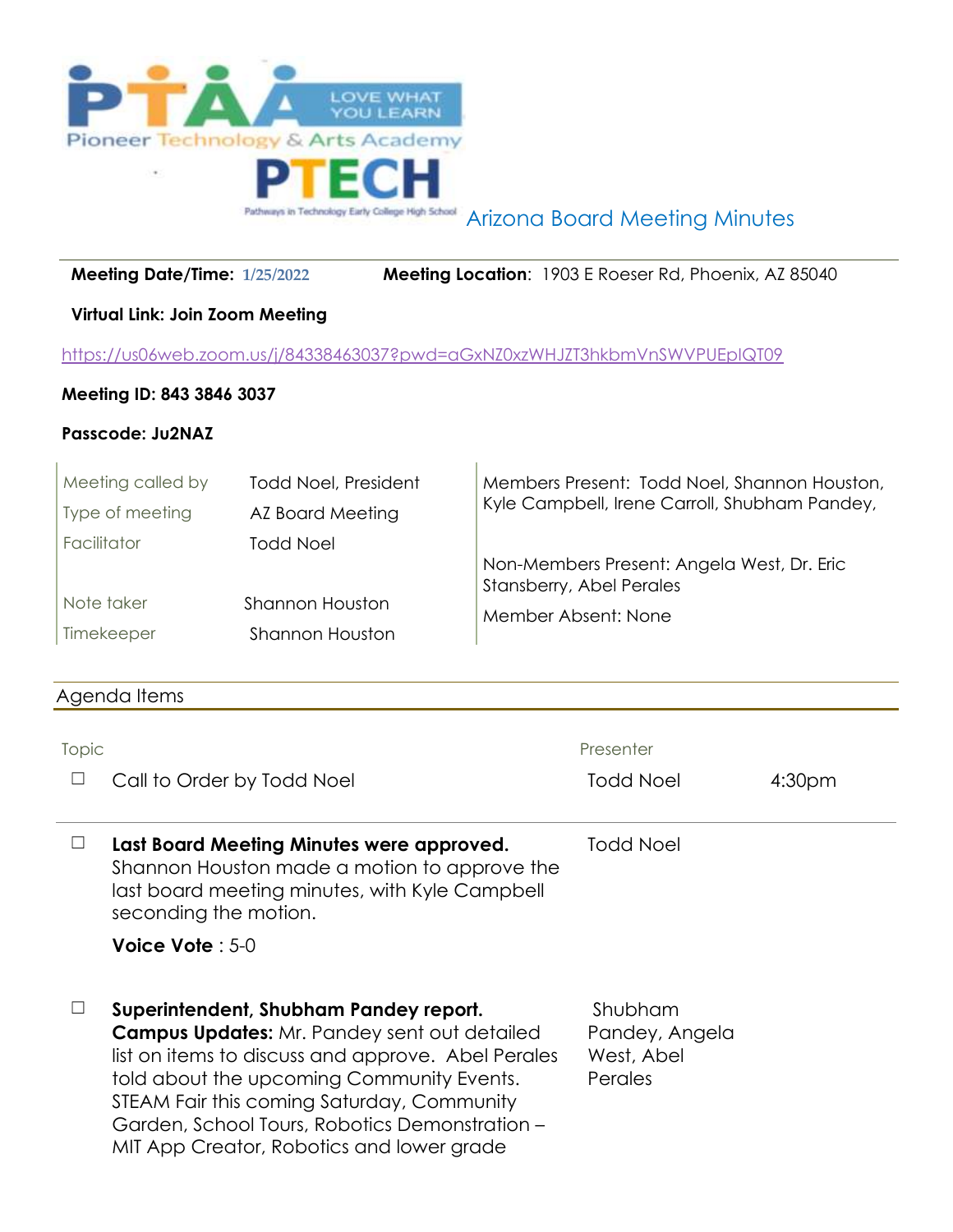projects. School trying to push the STEAM (Arts portion that other STEM schools do not have). Facebook and Instagram Marketing going very well. 25,000 postal flyers going out in the community this week for tours including student driven tours**.** 

**Enrollment Update** with Mrs. West: Had 10 new enrollments in the last 2 weeks for the remainder of the school year. Enrollment 462 to 470 to date. Most are lower elementary and a couple are middle schoolers.

**Start Up Grants**: Grant Award Notification was presented by Shubham Pandey. This grant is usually only offered to NEW schools however, the PTAA Admin team worked diligently to qualify for the grant 250,000 yearly – from 2021 -2027. Another 1.2 million dollars in funding could be available if PTAA shows good progress in the establishment of the school. National Charter Convention (Board Members) can give certification for participation. 16 -20 hours board training is needed yearly. Conferences that include Federal funding can be used in the needed yearly hours. To date, we have not seen Arizona requirements for these Board hours.

**CIPA Policy**: Shubham Pandey discussed the CIPA policy manual and that PTAA AZ has qualified this year for the ERate discount for school's data line and bandwidth, servers/category funding. CIPA compliance allows for the school that the tech is user/kid friendly with proper firewalls. Board must approve the CIPA policy for the school. PTAA uses Bark Firewall across all PTAA schools. Appendix D: typo - need to edit out 100 Academy and add PTAA Az. Todd Noel called for Motion to approve the CIPA policy and the delegation for duties for Superintendent to apply for ERate. Shannon Houston calls for the Motion to Approve with Irene Carroll to second the motion. Board votes: all in favor to approve CIPA policy. Board votes all in favor to approve delegation duties for Superintendent to apply for ERate.

### **Voice Vote**: 5-0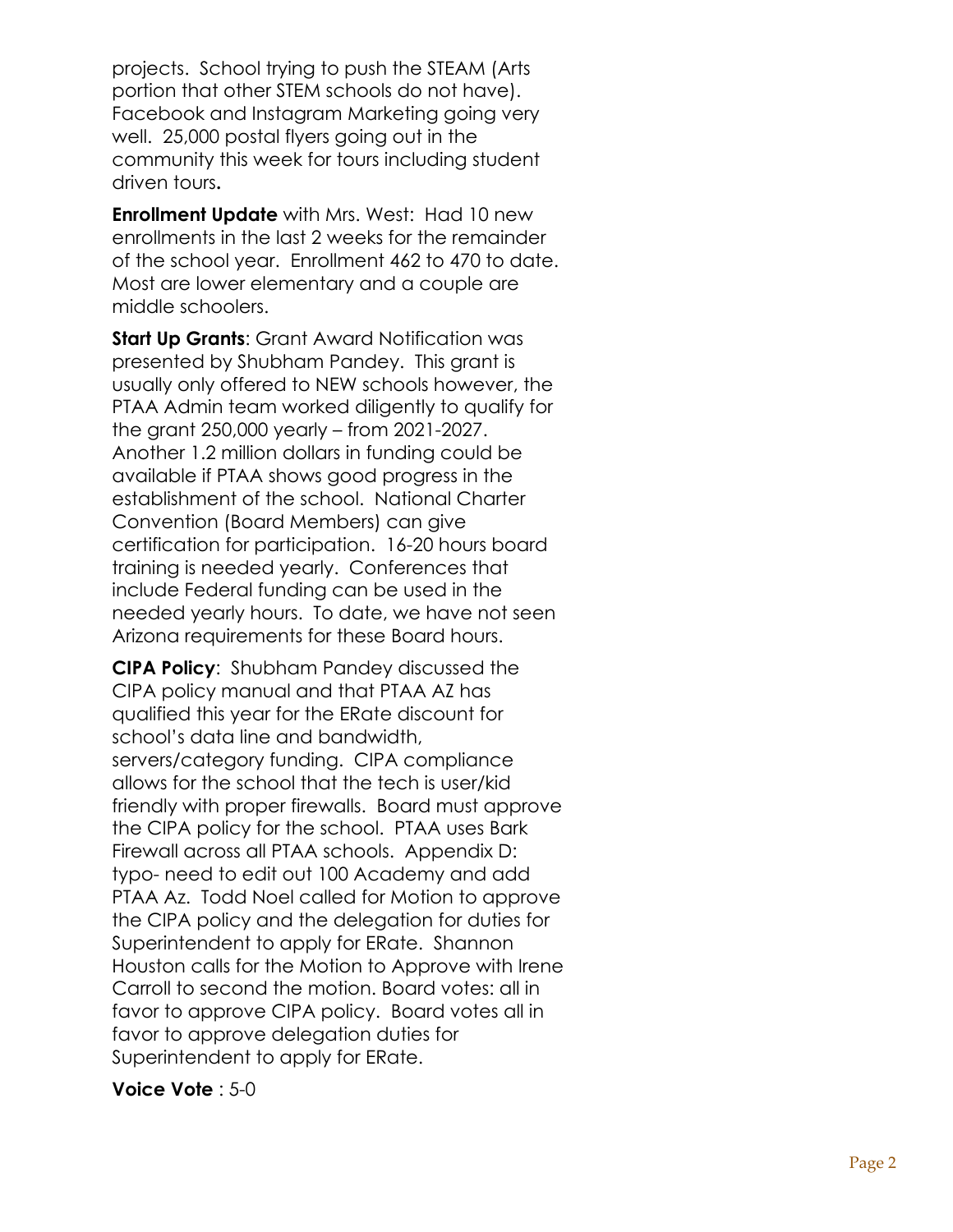**COVID updates**: So far, mitigation plan is working. Have had high absences in students and teachers but have been able to keep the schedule intact and have not had to close the campus. Myon, Renaissance is in place to use if lesson plans are not able to be followed due to teacher absences. Mask optional on campus. If there is a positive person on campus, that information is required to go to the health department.

**High School Update:** Deadline of May. We will apply for PTAA PTECH application to Arizona Charter School Board. Arizona does not have a PTECH school to date. Nonrefundable application fee of \$6500.00. You receive feedback and can make changes or withdraw application. Should have space in current building to start 9th grade and build out a new space in 2 years. Possibly reach out to IBM – PTech.org to see if there are any states that do not have accreditation for PTECH schools and the process.

☐ **2022-2023 Budget Presentation:** Shubham Pandey presented the initial budget for 22-23 school year. Title I funding is applied for in April which PTAA/AZ will be receive this coming year. Also the prop money is not reflected. It will be a wash so should not affect the budget. The "Lease" from Rosemar may show a change at next board meeting. This is only a tentative budget for next school year. Irene Carroll asked when the ERate would be reflected. Todd Noel asks for a motion to approve the budget. Irene Carroll made the motion to approve with Kyle Campbell seconding the motion. All board members in favor to approve the Budget for 2022- 2023, said motion approved.

### **Voice Vote** : 4-0

**Abstained Vote** : Shubham Pandey

☐ **2022-2023 Calendar for Review:** PTAA school sits in Phoenix Union School District. They use the ½ day each Wednesday, and PTAA/AZ is looking at a ½

Angela West, Dr. Eric Stansberry.

Shubham Pandey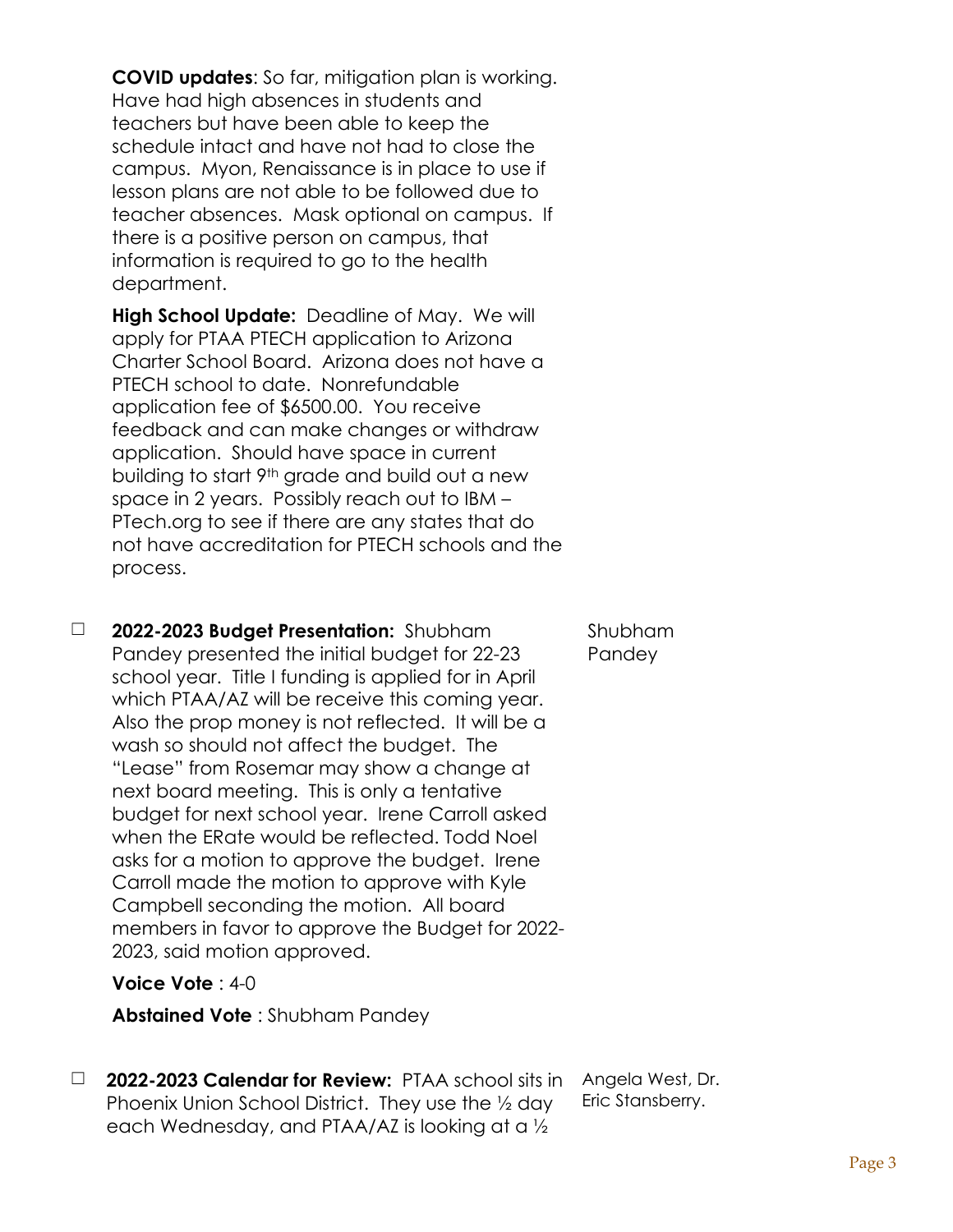day on 2nd and 4th Wednesday for PD days. Survey shows 84.8% agreement of parents. Ones not in agreement, are concerned about extended or after care. The theory is needed extra common planning time for the teachers so the AZ teachers are able to have full buy in of the PTAA program and STEAM curriculum and plan intentionally. Proposed calendar still has 180 days required in Arizona. Mr. Pandey asked if Mrs. West would pull some local charter schools to see if they also adhere to weekly or biweekly ½ day PD days. ½ days are still considered full days if students are served lunch. Todd Noel called for a motion to approve the school calendar for 22-23. Irene Carroll moved to approve with Shannon Houston offering a second to approve. Todd Noel called for a vote to approve the calendar for 2022-2023 with all board members voting to Approve the Calendar.

**Voice Vote** : 5-0

Mr. Noel asked if there is anyone in the community had any comments. There were no community comments as well as no Board member asking for a closed executive session.

Todd Noel called for a motion to adjourn the meeting. Irene Carroll moved to approve with Shannon Houston offering a second to approve. Mr. Noel adjourned the meeting at 5:31 p.m.

### **Voice Vote** : 5-0

Action Items **Person Responsible/Deadline** 

Documents for the board meeting today.

Budget for 2022-23 Calendar 2022-23 to review Grant approval letter CIPA Compliance